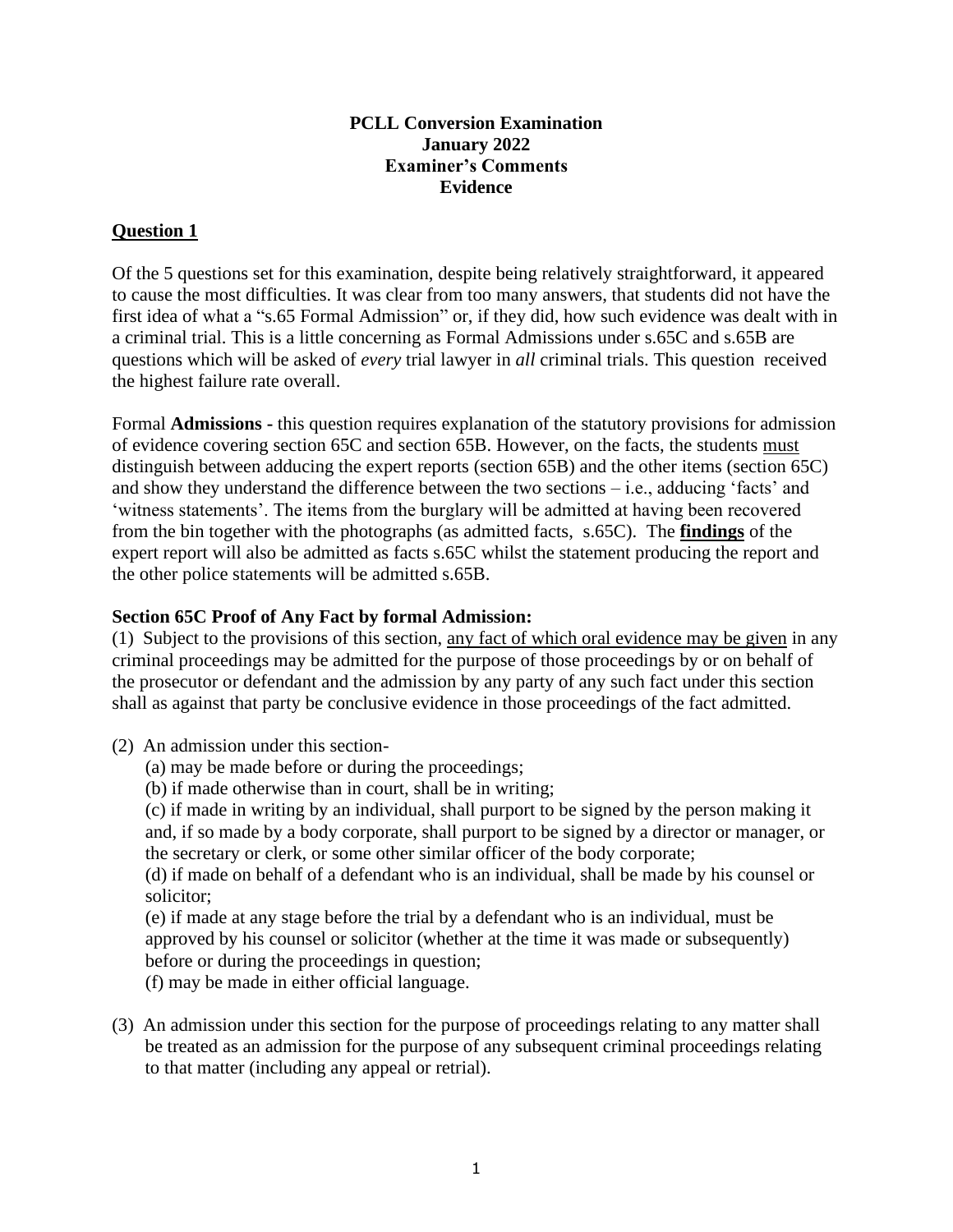- (4) An admission under this section may with the leave of the court be withdrawn in the proceedings for the purpose of which it is made or any subsequent criminal proceedings relating to the same matter.
- $(5)$  ...

#### **Section 65B Proof of Any Written Statement:**

- (1) In any criminal proceedings, other than committal proceedings, a written statement by any person shall, subject to the conditions contained in subsection (2), be admissible as evidence to the like extent as oral evidence to the like effect by that person.
- (2) A statement may be tendered in evidence under subsection (1) if

(a) the statement purports to be signed by the person who made it;

(b) the statement contains a declaration by that person to the effect that it is true to the best of his knowledge and belief;

(c) before the hearing at which the statement is tendered in evidence, a copy of the statement is served, by or on behalf of the party proposing to tender it, on each of the other parties to the proceedings; and

(d) none of the other parties or their solicitors, within 14 days from the service of the copy of the statement, serves a notice on the party so proposing objecting to the statement being tendered in evidence under this section:

Provided that paragraphs (c) and (d) shall not apply if the parties agree before or during the hearing that the statement shall be so tendered.

(3) If a statement tendered in evidence under subsection (1)

(a) is made by a person under the age of 21, it shall give his age;

(b) is made by a person who cannot read it, it shall be read to him before he signs it and shall be accompanied by a declaration by the person who so read the statement to the effect that it was so read;

(c) subject to any directions of the court, is made in a language other than an official language, it shall be accompanied by a translation in an official language and, unless otherwise agreed by or on behalf of the prosecutor and defendant (or, if more than one, all the defendants), the translation shall be certified by the court translator;

(d) refers to any other document as an exhibit, the copy served on any other party to the proceedings under subsection (2)(c) shall be accompanied by a copy of that document or by such information as may be necessary in order to enable the party on whom it is served to inspect that document or a copy thereof.

(4) Notwithstanding that a written statement made by any person may be admissible as evidence by virtue of this section

(a) the party by whom or on whose behalf a copy of the statement was served may call the person making the statement to give evidence; and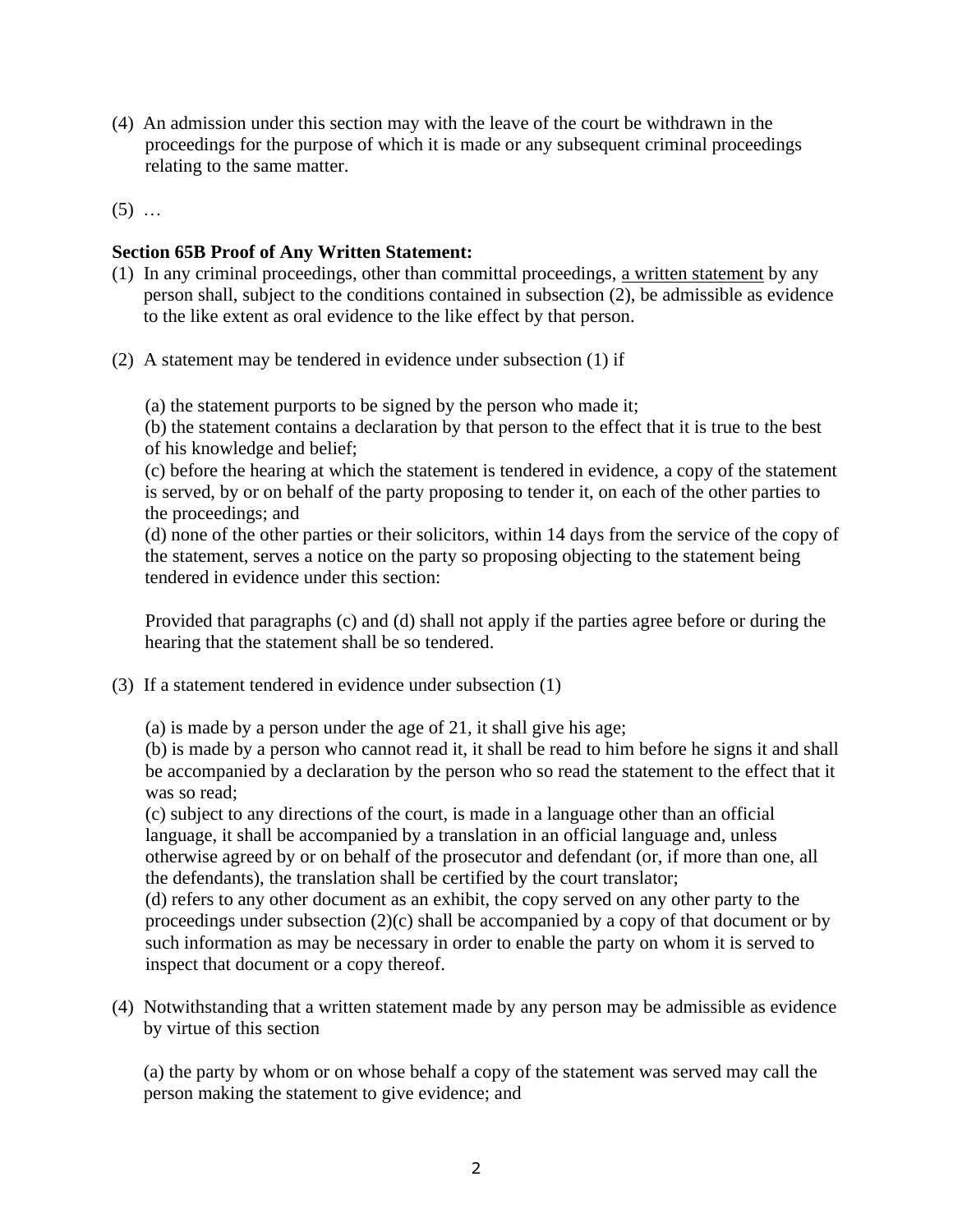(b) the court may, of its own motion or on the application of any party to the proceedings either before or during the hearing, require the person making the statement to attend before the court and give evidence.

- (5) So much of any statement as is admitted in evidence by virtue of this section shall, unless the court otherwise directs, be read aloud at the hearing and where the court so directs an account shall be given orally of so much of any statement as is not read aloud.
- (6) Any document or object referred to as an exhibit and identified in a written statement admitted in evidence under this section shall be treated as if it had been produced as an exhibit and identified in court by the maker of the statement.
- (7) A document required by this section to be served on any person may be served (a) by delivering it to him or to his solicitor; or (b) in the case of a body corporate, by delivering it to the secretary or clerk of the body at its registered or principal office or by sending it by registered post addressed to the secretary or clerk of that body at that office.

#### **Question 2**

#### **Question 2 - Suggested Answer Guidelines**

This question was done moderately well by most students It is a question on section  $54(1)(f)(ii)$ CPO – which clearly sets out the answer (more or less) in full. In short, (i) in the absence of the jury prosecuting counsel should tell the judge that he wishes to raise a matter of law (ii) prosecuting counsel will then argue that by s,  $54(1)(f)(ii)$  "he has personally or by his advocate asked questions of the witnesses for the prosecution with a view to establish his own good character, or has given evidence of his good character, or the nature or conduct of the defence is such as to involve imputations on the character of the prosecutor or the witnesses for the prosecution". (iii) the judge's options are therefore either to allow the Prosecution to adduce D's previous convictions for possession of DD or to discharge the jury and order a re-trial (on the facts of this example, probably with a costs order against counsel personally). It is entirely a matter for the trial judge. But given his/her residual discretion to ensure a 'fair trial' for D - and in all likelihood he has a negligent Defence counsel - it is probably more likely a judge would discharge the jury *(credit was given to only a handful of students who pointed this out).* That said, if students simply say that D's 'Shield' would be lost and the Prosecution would be allowed to put his previous convictions for possession before the jury – this is 'strictly' correct.

**Generally** - Section 54(1)(f) of the Criminal Procedure Ordinance limits the liability of the accused to be questioned (and if questioned, to answer such questions) concerning some (but not all) matters relating to the credit of the accused. The general rule is that the accused may not be cross-examined as to matters relating to his character including his previous convictions although accepted to be relevant, such cross-examination was considered contrary to policy. Section 54(1)(f) of the Criminal Procedure Ordinance also provides as follows: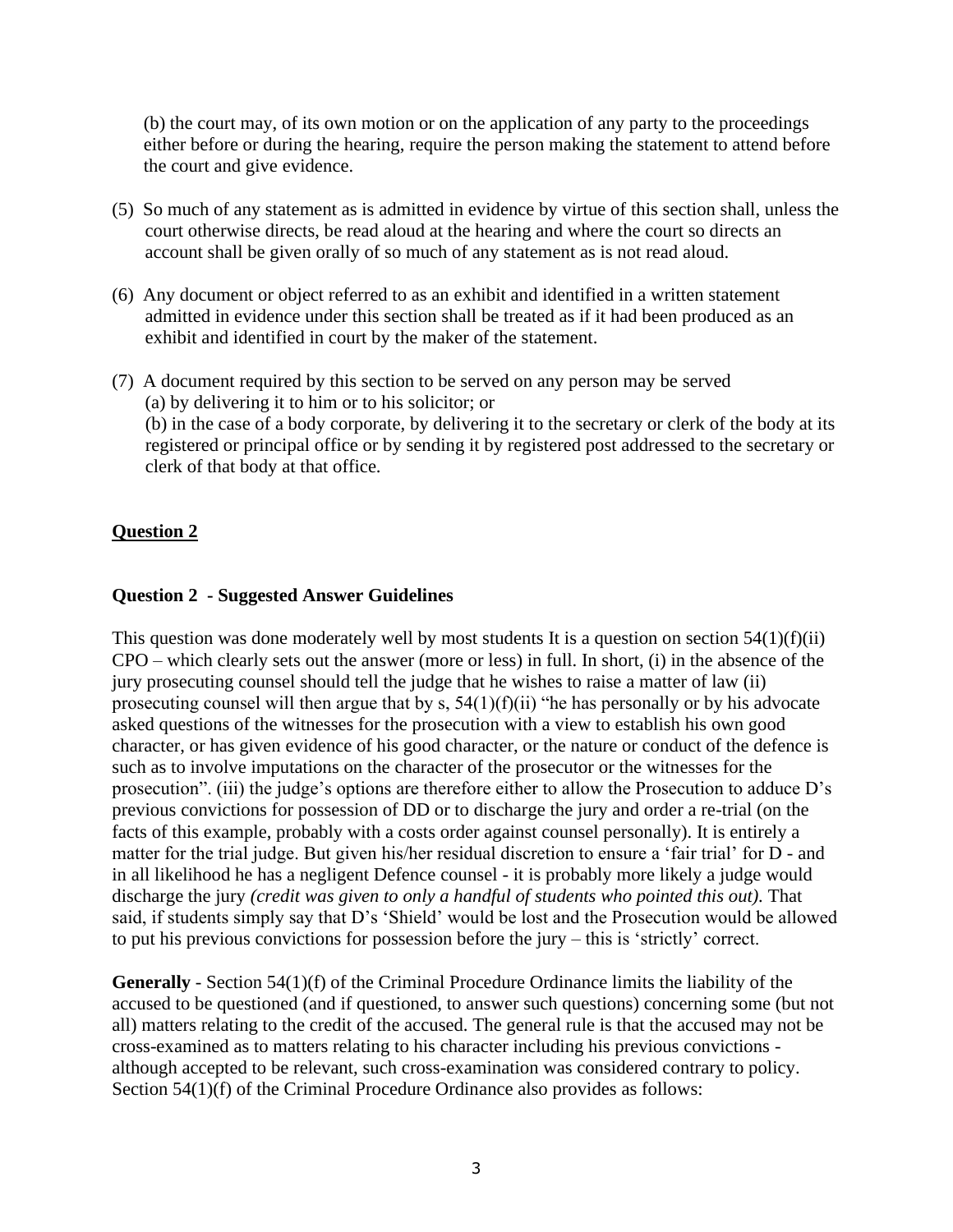(f) a person charged and called as witness in pursuance of this section shall not be asked, and if asked shall not be required to answer, any question tending to show that he has committed or been convicted of or been charged with any offence other that wherewith he has been charged or is of bad character, unless -

(i) the proof that he has committed or been convicted of such offence is admissible evidence to show that he is guilty of the offence wherewith he is then charged; or

# *(ii) he has personally or by his advocate asked questions of the witnesses for the prosecution with a view to establish his own good character, or has given evidence of his good character, or the nature and conduct of the defence is such as to involve*

*imputations on the character of the prosecutor or the witnesses for the prosecution*; or (iii) he has given evidence against any other person charged in the same proceedings.

**The 'shield' of the accused -** The accused has what is often described as a 'shield' against suggestions in cross-examination by the prosecution that he is of bad character. The basis for this is that knowledge by the jury of the previous conviction or bad character of the accused may prejudice a fair trial. If the proposed questions in cross-examination come within any of the three provisos to the general rule set out in section 54(1)(f), the accused is at risk of being crossexamined regarding four topics which are often collectively referred to as 'bad character'. The first topic is his previous convictions. The second is whether he has been charged with any offence other than that which is the subject matter of the trial. The third is whether he committed any offence irrespective of whether he has been either convicted or charged with that offence. An example of this third category is where the accused has previously asked a court to take into consideration one or a number of offences. When offences are 'taken into consideration', it is not necessary that the accused had been charged with them. The fourth topic is bad character generally. As mentioned above, the protection afforded by section 54(1)(f) relates to crossexamination concerning the matters which are often , collectively described as 'bad character'

## **Cross-examination as to character: section 54(1)(f)(ii)**

The second manner in which the accused may lose the protection afforded him by section  $54(1)(f)$  is contained in section  $54(1)(f)(ii)$ . This may occur in two ways: (1) the accused asserts his good character either by means of cross examination

of witnesses for the prosecution or by giving evidence of his own good character; or (2) the nature or conduct of the defence is such as to involve imputations on the character of the prosecutor or the witnesses for the prosecution.

**Assertion by the accused of his own good character** - Where the accused asserts his good character either by way of cross examination of prosecution witnesses or by giving evidence he renders himself liable to cross-examination as to his bad character. Generally, if the assertion by either of these means is done deliberately then it is likely that the trial judge will permit such cross-examination. *R v Redd (1922) 17 Cr App R 36; R v Winfield (1939) 27 Cr App R 139*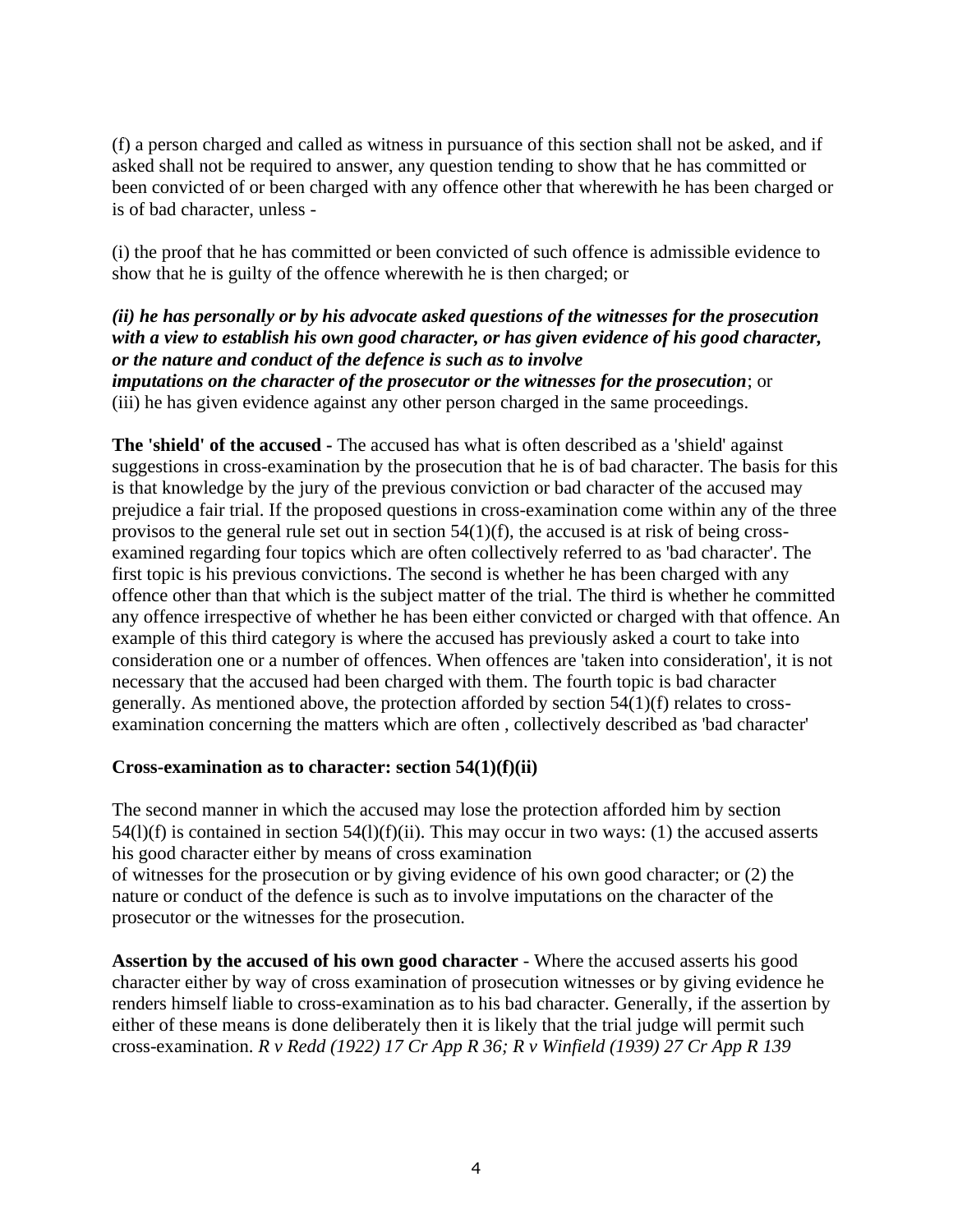It follows that there are only really two options for the trial judge here i) to allow the Prosecution to adduce Brian's previous convictions or ii) to discharge the jury and order a re-trial on the basis that to allow the previous convictions to go before the jury would likely result in their prejudicial effect outweighing their probative value possibly resulting in an unfair trial – particularly where Defence Counsel should never have asked such questions of his/her client in the first place and was likely negligent, knowing the likely application by the Prosecution under 54(I)(f)(ii) would follow.

# **Question 3**

A familiar question on *voir dire* evidence and one that has been asked several times before in past papers. This was the question that, overall, most students understood and received the most marks. Also all the main authorities (important to quote in this question) appeared to be familiar to many students, as were the "1992 Rule & Directions"

The statement made by Colin is clearly a confession as in incriminates him in the offence charged. It could be said that it is a mixed statement as he claims that Derek was the mastermind and this could be argued to be partially exculpatory. If it is a mixed statement then the principles in *Aziz* apply. The confession was made to a person in authority, defined as anyone who (may reasonably be supposed by the accused to have or who) has authority or control over the accused or over the proceedings or prosecution against him *Deokinanan v R* [1969]. A police officer is clearly a person in authority so we must consider whether the confession was voluntary or not.

*[Chau Ching Kay, Nauthum](http://legalref.judiciary.gov.hk/lrs/common/ju/ju_frame.jsp?DIS=25405&currpage=T)* v HKSAR [2003] 1 HKLRD 99; (2002) 5 HKCFAR 540. It is settled law that a confession statement may be admitted in evidence if it was made voluntarily in the sense that it has not been obtained from an accused either by fear of prejudice or hope of advantage excited or held out by a person in authority or by oppression. *Secretary for Justice v. Lam Tat Ming & another* (2000) 3 HKCFAR 168*; Ibrahim v. R.* [1914] AC 599; *DPP v. Ping Lin* [1976] AC 574; and *R. v. Lam Yip Ying* [1984] HKLR 419.

*[SJ v Lam Tat Ming and Anor](http://legalref.judiciary.gov.hk/lrs/common/ju/ju_frame.jsp?DIS=33993&currpage=T)* [2000] 2 HKLRD 431; (2000) 3 HKCFAR 168 - appeal, inter alia, concerns the proper approach to the exercise of this residual discretion in relation to a voluntary confession. Where a law enforcement agency through an undercover operation obtained from a suspect a confession that is held to be voluntary, how should the court approach the exercise of this residual discretion ?

Inducements? Defined in *Ibrahim v The King* [1914], where Lord Sumner stated that the statement would not be voluntary if it was caused by "fear of prejudice or hope of reward excited or held out by anyone on authority." Further considered in *DPP v Ping Lin* [1976] - see Lord Hailsham' s guidance. In this case the fact that the police told Alan that Bert had confessed and implicated Alan caused Alan to confess, but this is probably not an "inducement" as it does not really count as fear of prejudice or hope of reward.

Oppression? Oppression means "conduct which tends to sap, and has sapped, the free will of the accused so that he speaks when otherwise he would have remained silent." The failure to provide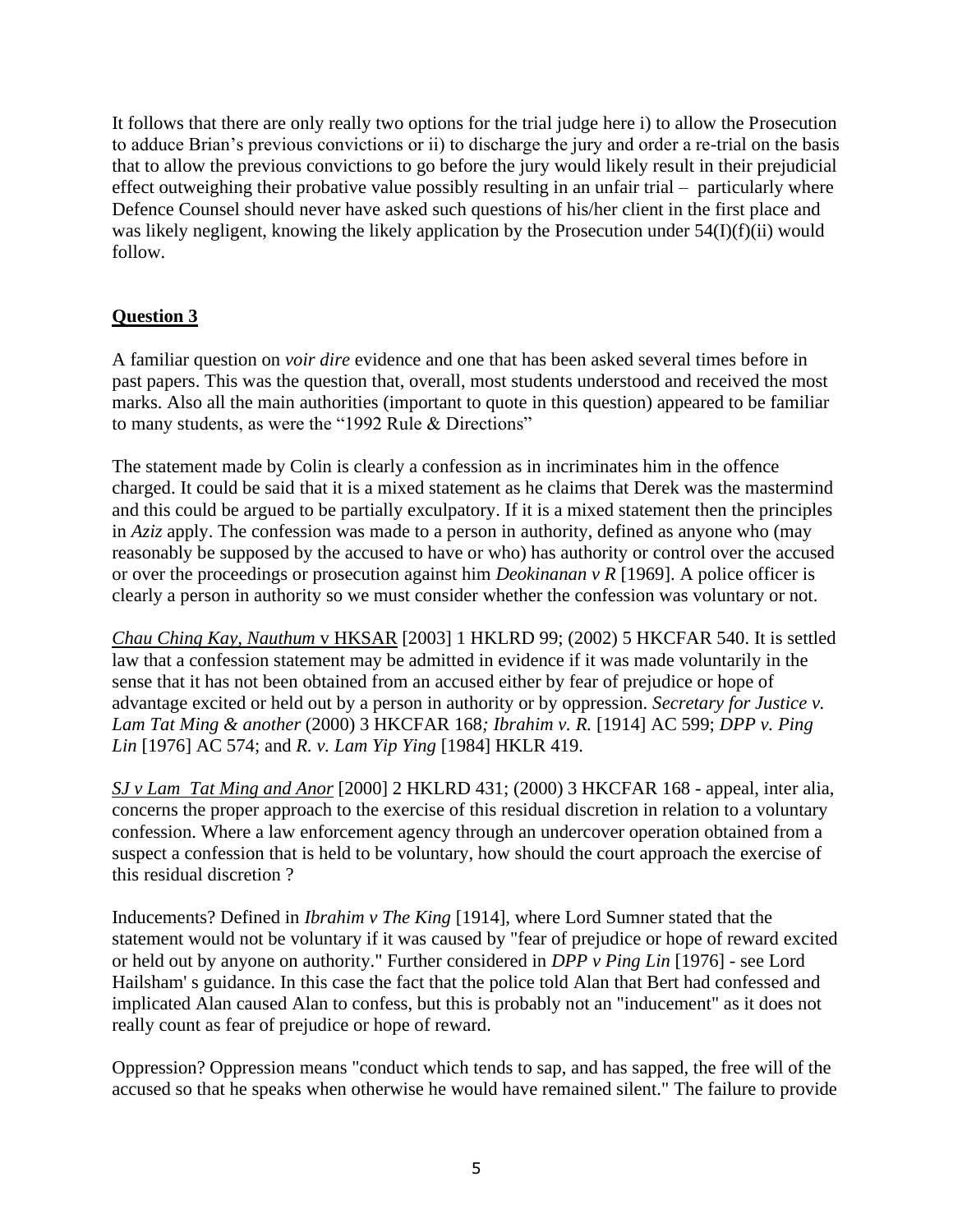a solicitor is a serious matter but is probably not enough by itself to engage the notion of oppressive behaviour by the police.

Fraud? The police lied about Dave's confession and this directly caused S to confess. This might be a possible argument here and the confession may well be excluded on this basis - *Ajoda v The State* [1982]. A further approach is, of course to rely on the judge's residual discretion. In criminal cases the judge has a discretion to exclude evidence where a confession has been obtained unfairly focusing on how confession was obtained. It states that if the confession was made in circumstances where D's fundamental right to remain silent was undermined or effectively denied by his interrogators then the confession may be excluded because it would be unfair to the accused to use the confession. It does not matter whether the confession was voluntary or not.

Substantial breaches of the *1992 Rules and Directions for the Questioning of Suspects* can amount to unfairness. Here the failure to provide legal advice (unless the denial of a solicitor really was justified- R v Samuel [1988]) combined with the lie about Dave's confession could be deemed sufficient to warrant the exercise of the residual discretion. See *R v May* [1952] Per Lord Goddard:

"The test of the admissibility of a statement is whether it is a voluntary statement. There are certain rules known as the Judges' Rules which are not rules of law but rules of practice drawn up for the guidance of police officers; and if a statement has been made in circumstances not in accordance with the rules, in law that statement is admissible if it is a voluntary statement, although in its discretion the court can always refuse to admit it if the court thinks there has been a breach of the rules."

## **Question 4**

This question was done reasonably well although far too many students appeared to think it was another opportunity to cover s.54(i)(f)(ii) CPO in question  $2 - it$  was not. Good/ Bad Character and its admissibility into evidence in this question relates a much more general issue. In a competent answer students had to identify and discuss both the 'Credibility' and 'Propensity' limbs of the good character direction at the very least. After that there is no 'hard' answer as to what a judge *must* do – but the discussion below would suggest that the robbery defendant would still likely be given both the propensity and credibility direction whether or not the shoplifting conviction was disclosed to the jury – which it probably should be as it is largely irrelevant to the present charge.

Guidance as to the ambit of the discretion in the judge to give a Credibility and a Propensity direction whenever a defendant has testified or made pre-trial answers or Statements is given in the decision of the Court of Final Appeal in *Tang Siu Man v HKSAR No. 2* [1998] HKCFAR 107.

The Court commented that given the wide range of circumstances in which good character (in all its suggested manifestations) might come into play, any set rule of practice apt to cover all cases must necessarily be suspect. 'Where there is evidence of good character it will not always be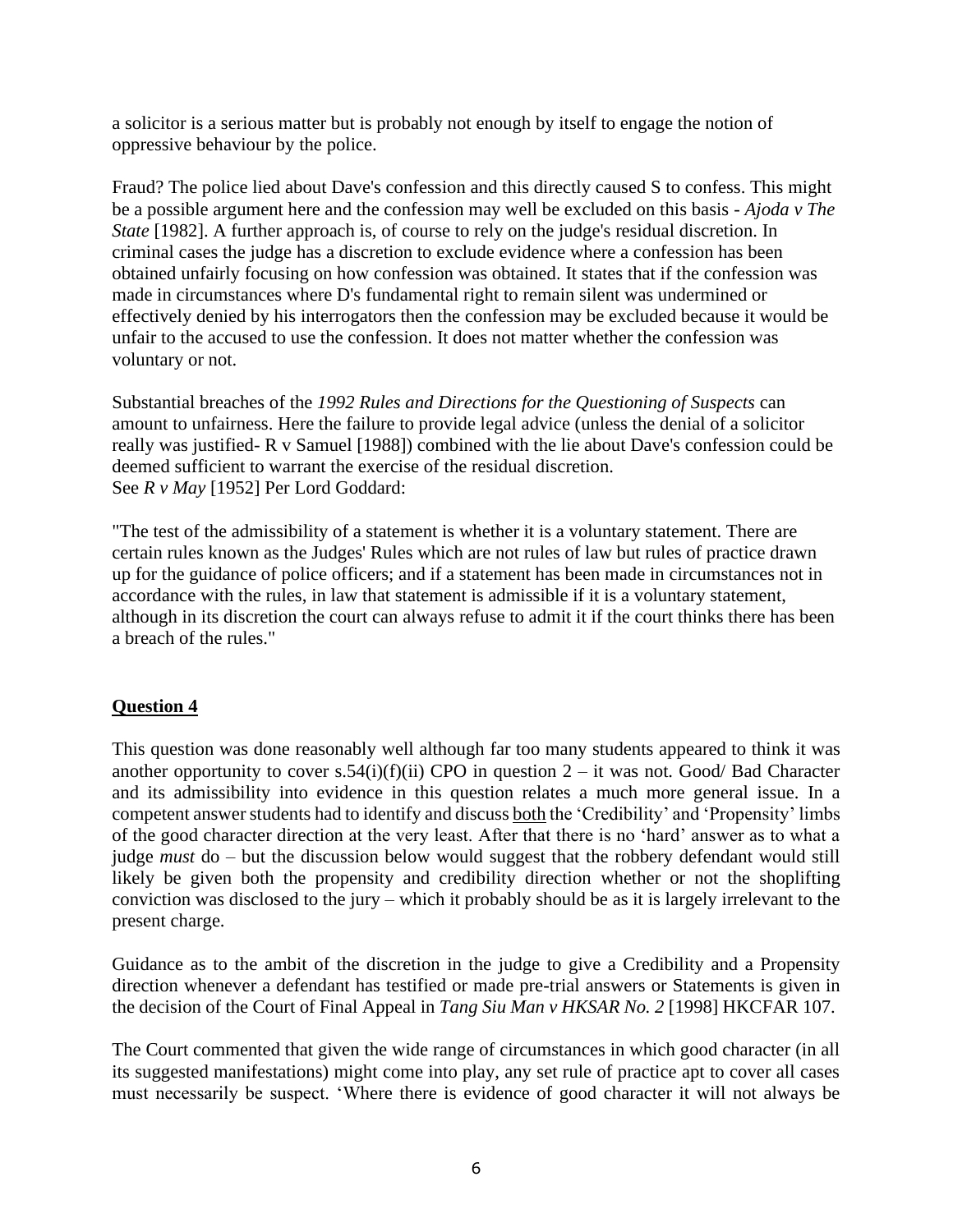necessary to give both limbs of the Vye direction; and the mere absence of any previous convictions does not of itself necessarily drive a judge to give a good character direction. The conclusions of the CFA were as follows, (at 133B-134 A):

There is no need in this jurisdiction (Hong Kong) to impose the Vye and Aziz regime on trial judges. The regime has not been demonstrated to work well in other jurisdictions. At the extremity, those rules of practice require trial judges to give directions testing the limits of common sense, and then to add qualifications in an attempt to return to the confines of common sense. Whatever the imperatives making that regime desirable in England, none has been demonstrated here.

Where positive evidence of good character has been adduced and nothing discreditable concerning the defendant has emerged, a summing-up which fails to give a full Vye direction and if needs be something more might well render the summing-up unbalanced and unfair. As a matter of humanity and indulgence, expressing the traditional inclination of the common law in favour of the defendant in criminal trials, springing from the time when the law was according to the common estimation of mankind severer than it should have been, per Cockburn CJ in Rowton (1865) 19 Cox CC 25 at 30 - trial judges have often in practice given both limbs of the good character direction on mere absence of previous convictions. They will doubtless continue to do so in the future.

Sometimes one limb of the direction is enough: for example, where in essence the central issue is credibility and an inclination on the part of the jury to believe the defendant means in effect he is entitled to an acquittal: to fail to give the credibility direction in such circumstances may well render the summing-up unbalanced and unfair to give the propensity limb may be excessive. Absence of previous convictions is a concept indulgently construed by trial judges. Even where there are one or two very minor offences which are unrelated.

# **Credibility**

Where a defendant does not give evidence and he has not made any statement to the police, or other authority or person that is admitted in evidence, obviously para 1 (below) can be ignored. The classic direction is along the lines of the following:

1. (If a defendant has given evidence) In the first place, the defendant has given evidence, and as with any man of good character his good character supports his credibility. This means it is a factor which you should take into account when deciding whether you believe his evidence. (If a defendant has not given evidence but has e.g. made a statement to the police or has answered questions in an interview). In the first place, although the defendant has chosen not to give evidence before you, he did, as you know give [an explanation to the police]. In considering [that explanation] and what weight you should give it, you should bear in mind that it was made by a person of good character and take that into account when deciding whether you can believe it.

The direction as to propensity may be given whether or not the defendant has testified and whether or not he has made out-of-court statements adduced in evidence.

## **Propensity**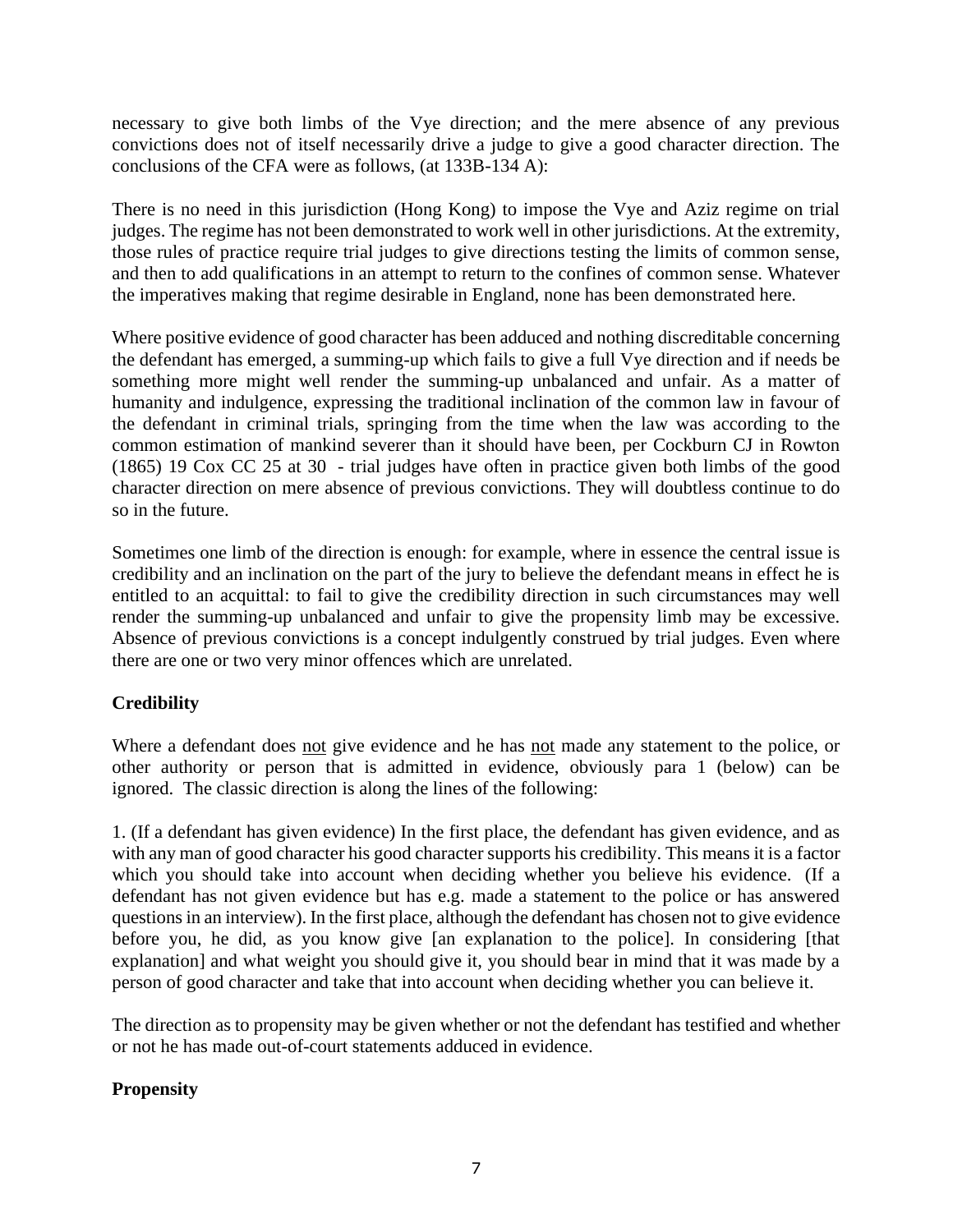2. In the second place, the fact that he is of good character may mean that he is less likely than otherwise might be the case to commit this crime now. I have said that these are matters to which you should have regard in the defendant's favour. It is for you to decide what weight you should give to them in this case. In doing this you are entitled to take into account everything you have heard about the defendant, including his age, […] and […]. (Obviously the importance of good character will vary from case to case, and becomes stronger if the defendant is a person of unblemished character of mature years, or has a positively good character, and at this stage the benefit of this to a defendant whose good character justifies it may be pointed out to the jury, with words such as: Having regard to what you know about this defendant you may think that he is entitled to ask you to give [considerable] weight to his good character when deciding whether the prosecution has satisfied you of his guilt).

Notes – probably for outstanding students/marks only:

Judges are directed not to detract or qualify from the direction, for example by commenting that initially everyone has a good character. (See Berrada (1990) 91 Cr App R 131; Cohen (1990) 91 Cr App R 125)

A defendant who is of good character is entitled\*\* to have the judge direct the jury as to its relevance even if he is jointly tried with a defendant of bad character. … The judge will have to decide what if anything to say about the character of the defendant who is not of good character. He might think it best to grasp the nettle and tell the jury that they have to try the case on the evidence; there having been no evidence about the character of the particular defendant, they must not speculate and must not take the absence of any information as to his character as any evidence against him. On the other hand a judge might think it best to say nothing about the absence of evidence as to character of the co-defendant]. Where the co-defendant's bad character is in evidence, a full direction on its significance must be given R v Cain 99 Cr App R 208‖ Archbold (2013) 4-484.

\*\* Entitled here, must be read subject to the decision in *Tang Siu Man*. But the point is that where the judge does give a direction as to the relevance of good character in relation to one defendant he must decide how he is to deal with the contrast between that fact, on the one hand, and, on the other, silence about the character of another defendant.)

As for the position of a defendant who has pleaded guilty to another offence upon the same indictment and his entitlement nonetheless to a character direction, see Teasdale (1994) 99 Cr App R 80.

Where an accused is of mature years and is of unblemished character and /or where positive evidence of his good character has been adduced (beyond the fact of a record clear of any material blemish) attention should be drawn to the combined impact of maturity and good character. On the other hand, where the defendant with a good character is young, a good character direction should not be diluted or rendered nugatory by reference to his mere youth or to the fact (if it is a fact) that no character witnesses have been called.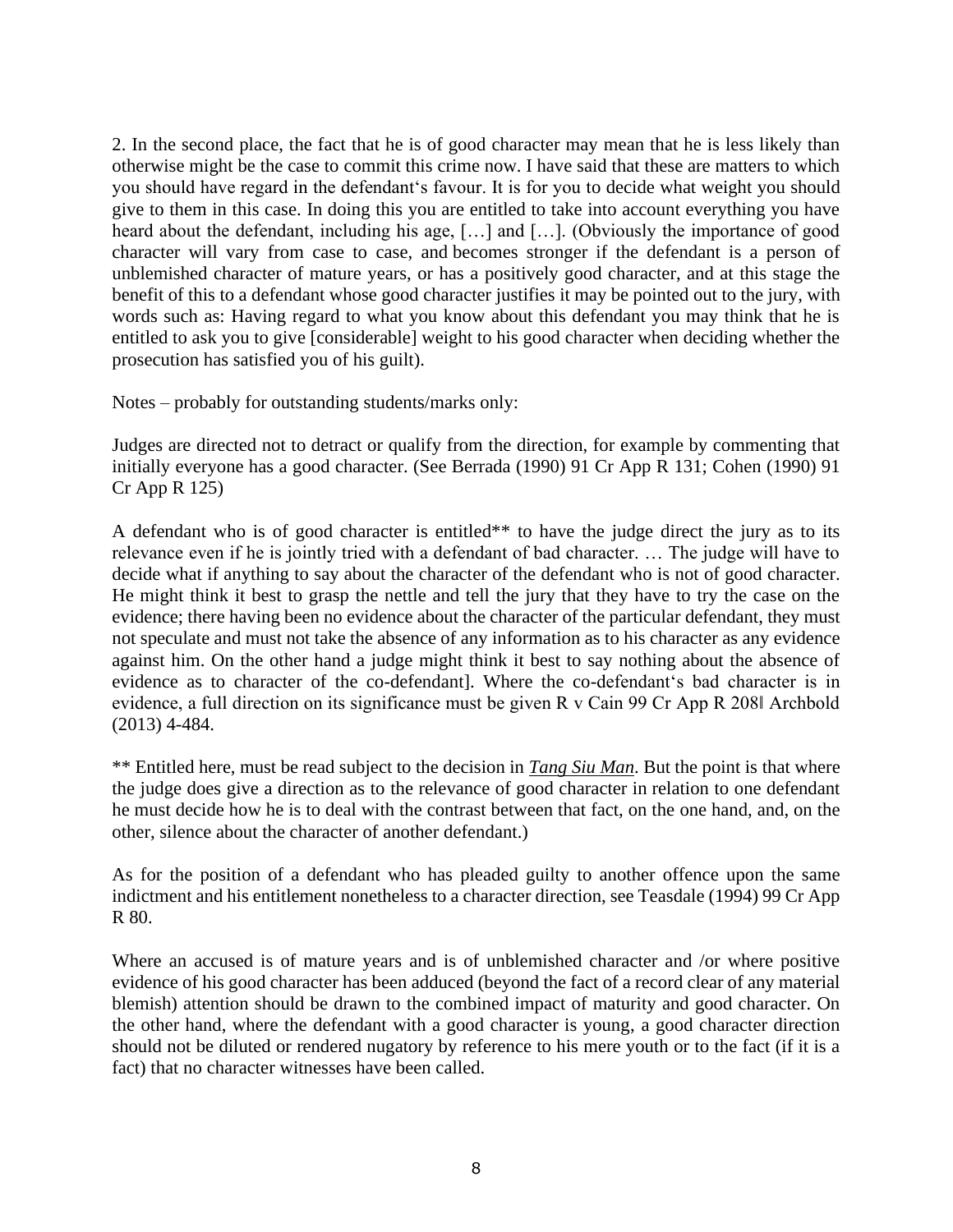A good character direction should be given in the form of an affirmative statement rather than a rhetorical question (R v Lloyd [2002] Cr App R 355) and should not be qualified by suggesting that its significance in relation to propensity is less when the offence is spontaneous (R v Fitton [2001] EWCA Crim 215).

For a character direction involving a person with few ties to Hong Kong, or in regard to a person about whom discreditable conduct emerges at trial, see HKSAR v Mahommed Saleem (No. 2) [2009] 5 HKLRD 478.

## **Question 5**

This was a question on "similar fact" evidence and another topic that has been covered in some past papers. Similar fact is regarded as one of the more difficult topics in the syllabus as the law can be very confusing. That said, it was very pleasing to find that the majority of students received a pass mark for question which was generally well done. Most students spotted the question was about "similar fact" (not always the case in the past) but a minority of failed answers were those that spent far too much time referencing either good/bad character generally and/or  $s.54(I)(f)(i)/(ii)$  etc. rather than getting to the point.

The facts here allow for a general discussion of similar fact evidence. In short - the leading case relating to the principles to be applied in similar fact cases is *DPP v P [1991] 2 AC 447*, cited with approval by the CFA in *HKSAR v Zabed Ali [2003] 2 HKLRD 849.* In my view, *DDP v P* **must** be cited and discussed for a competent answer.

The general rule is that evidence of the defendant's disposition towards wrongdoing, or of specific acts of misconduct on his part, is inadmissible to prove his guilt. This is because it would be extremely prejudicial. Clearly just because someone has been a thief in the past does not necessarily mean that they have committed the particular theft that they currently stand trial for, but the jury are likely to be prejudiced if they know about previous thefts.

On the other hand, if someone always employed a particular technique, and the current offence bore all the particular hallmarks of previous ones committed by this defendant it might seem unjust that the jury should not know about his/her previous behaviour. For this reason, **exceptionally**, evidence of disposition towards wrongdoing, or of specific acts of misconduct are admissible as relevant to the question of guilt on the current charge. This evidence is known as **"similar fact evidence"**, a term that has been adopted because the question of admissibility typically arose where an offence had been committed in an idiosyncratic way, and where previous behaviour by the defendant showed a propensity to indulge in similar behaviour. But the problem is not confined to such situations and can also arise, for example, where articles of an incriminating nature are found in the defendant's possession, or where the defendant admits interests, (an example would be perhaps paedophilia or other anomalous sexual 'kink'), which may be relevant to the charge alleged against him and thus making the offence charge "strikingly similar".

**Generally**, in every case it is necessary to try to assess the probative value of the disputed item of evidence and to weigh this value against any danger that the jury will misuse the evidence. It is this misuse of evidence by the jury that is referred to when courts speak of the "prejudicial